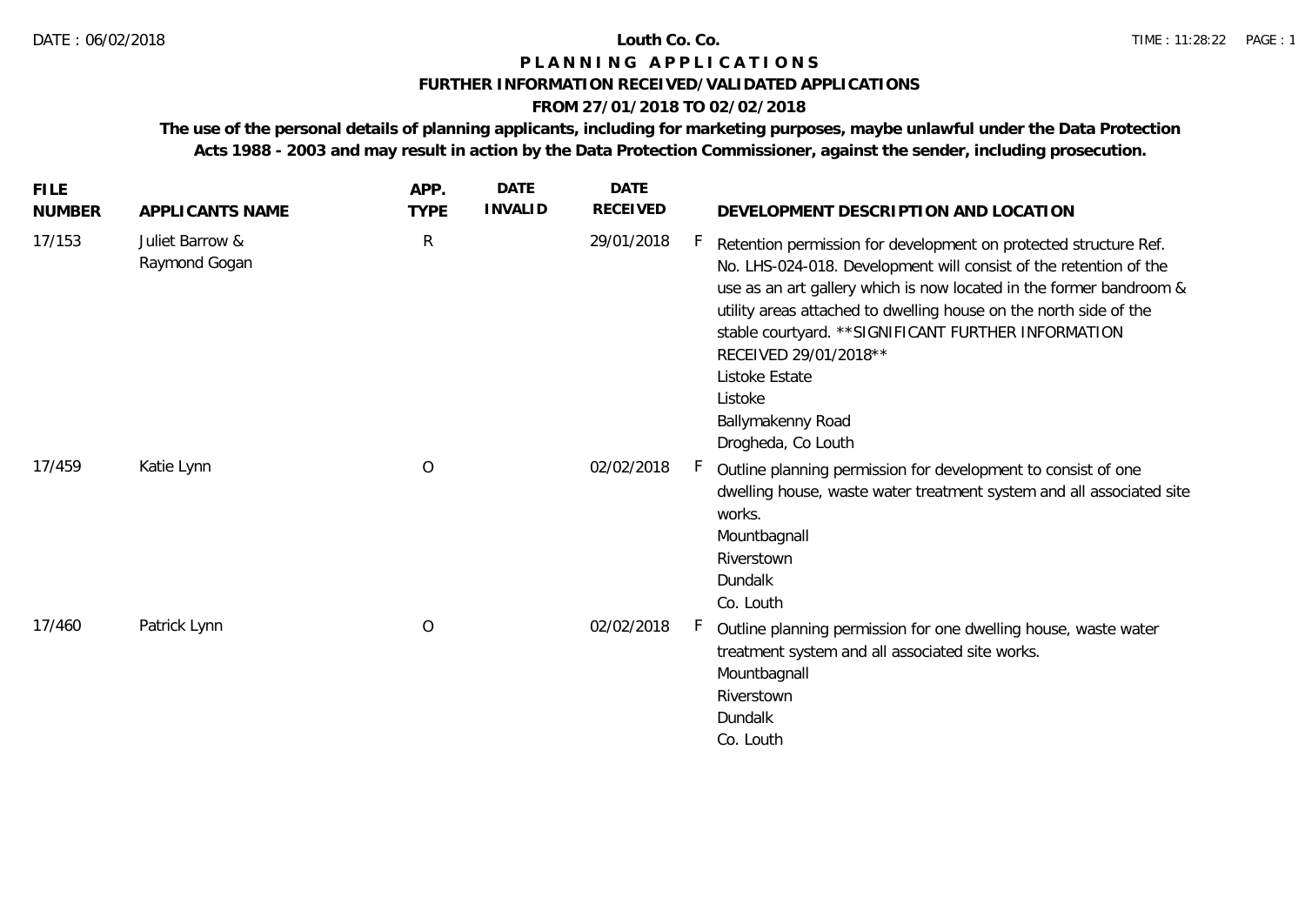### **FURTHER INFORMATION RECEIVED/VALIDATED APPLICATIONS**

## **FROM 27/01/2018 TO 02/02/2018**

| <b>FILE</b><br><b>NUMBER</b> | APPLICANTS NAME   | APP.<br><b>TYPE</b> | <b>DATE</b><br><b>INVALID</b> | <b>DATE</b><br><b>RECEIVED</b> | DEVELOPMENT DESCRIPTION AND LOCATION                                                                                                                                                                                                                                                                                                                                                                                                   |
|------------------------------|-------------------|---------------------|-------------------------------|--------------------------------|----------------------------------------------------------------------------------------------------------------------------------------------------------------------------------------------------------------------------------------------------------------------------------------------------------------------------------------------------------------------------------------------------------------------------------------|
| 17/557                       | Mr Kieran Wallace | P                   |                               | 01/02/2018                     | F.<br>Permission for development that will consist of a new single-storey<br>extension to the rear of the house, conversion and extending of<br>existing attic room to habitable space to include a new bedroom at<br>first floor level. Demolish existing sunroom and shed and all<br>associated site works. ** SIGNIFICANT FURTHER INFORMATION<br>RECEIVED 01/02/2018 **<br>Linns<br>Annagassan<br>Co. Louth                         |
| 17/587                       | Neil McGorrian    | P                   |                               | 02/02/2018                     | H.,<br>Permission for conversion of the existing building of Coachman's<br>Inn into a dwelling house. demolition of existing single storey<br>extension to the rear and associated site works. **SIGNIFICANT<br>FURTHER INFORMATION RECEIVED 02/02/2018 to allow for new<br>waste water treatment to be provided**<br>Coachman's Inn<br>Dublin Road<br>Lurgangreen<br>Dundalk, Co. Louth                                               |
| 17/624                       | Cathriona Lynch   | P                   |                               | 02/02/2018                     | h.,<br>Permission for development consisting of alterations and<br>change-of-use of existing surgery and residential use to hair &<br>beauty salon at ground level and 2no. apartments at first and<br>second floor level and 2no. apartments at first and second floor<br>level. This is a protected structure in the Dundalk and Environs<br>Development Plan 2009-2015 Ref. No D458.<br>No. 7 Seatown Place<br>Dundalk<br>Co. Louth |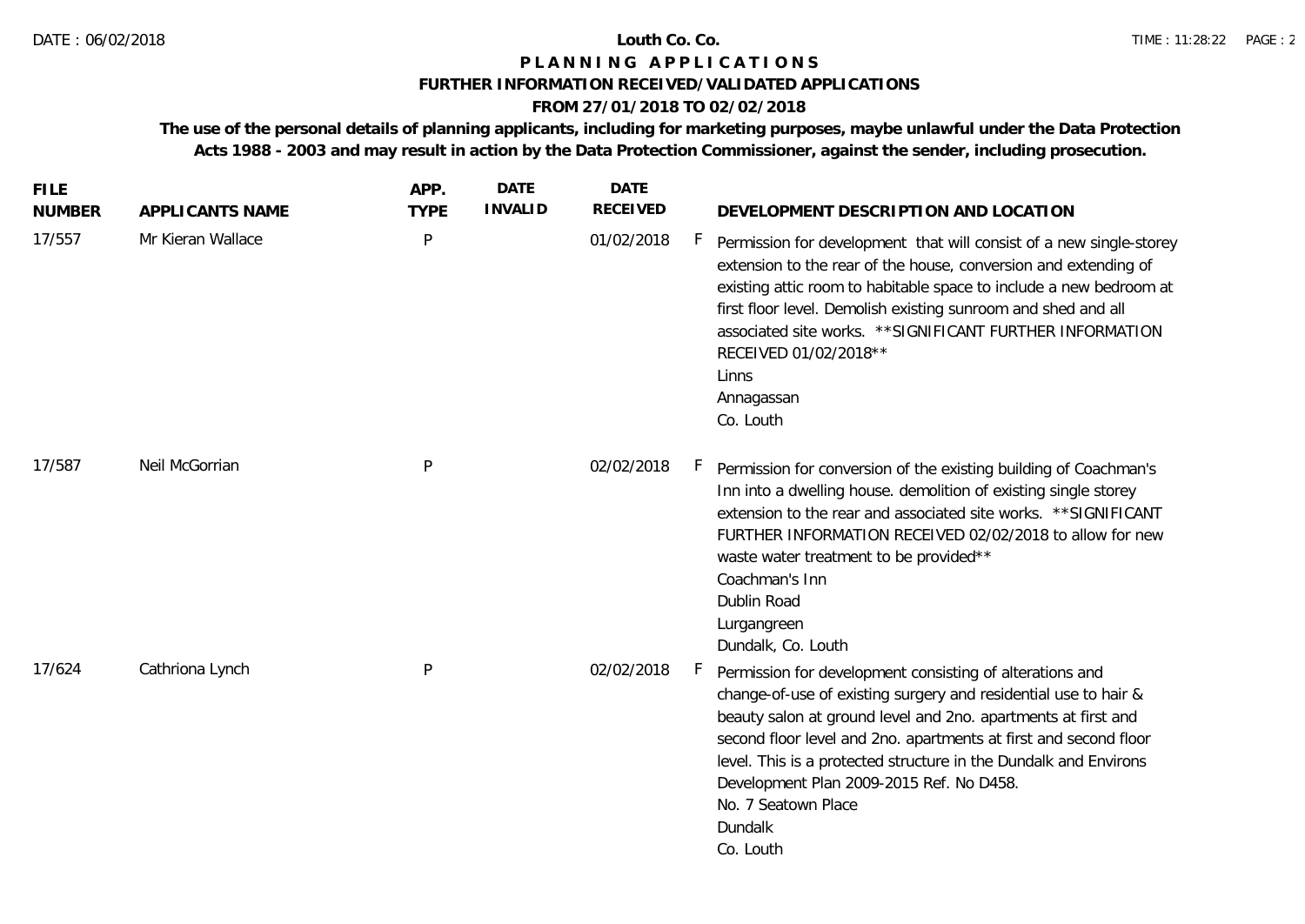### **FURTHER INFORMATION RECEIVED/VALIDATED APPLICATIONS**

## **FROM 27/01/2018 TO 02/02/2018**

| <b>FILE</b><br><b>NUMBER</b> | APPLICANTS NAME                | APP.<br><b>TYPE</b> | DATE<br><b>INVALID</b> | DATE<br>RECEIVED | DEVELOPMENT DESCRIPTION AND LOCATION                                                                                                                                                                                                                                   |
|------------------------------|--------------------------------|---------------------|------------------------|------------------|------------------------------------------------------------------------------------------------------------------------------------------------------------------------------------------------------------------------------------------------------------------------|
| 17/658                       | Mary Carroll                   | P                   |                        | 02/02/2018       | Permission for development consisting of a garage to the rear of<br>existing dwelling house and all associated site development works.<br>Mooretown<br>Dromiskin<br>Co. Louth                                                                                          |
| 17/734                       | ABB Ltd.                       | P                   |                        | 02/02/2018       | Permission for development consisting of alterations, extension and<br>change-of-use of existing car showroom, service workshop and<br>ancillary offices to light industrial use.<br>Former Nissan Garage<br>Auto Village<br>Dundalk Retail Park<br>Dundalk, Co. Louth |
| 17/774                       | Connor Heatley<br>Amanda Casey | P                   |                        | 31/01/2018       | Permission for a two storey extension to rear of existing dwelling<br>house and all associated site development works. ** SIGNIFICANT<br>FURTHER INFORMATION RECEIVED 31/01/2018 **<br>49 O'Hanlon Park<br>Dundalk<br>Co. Louth                                        |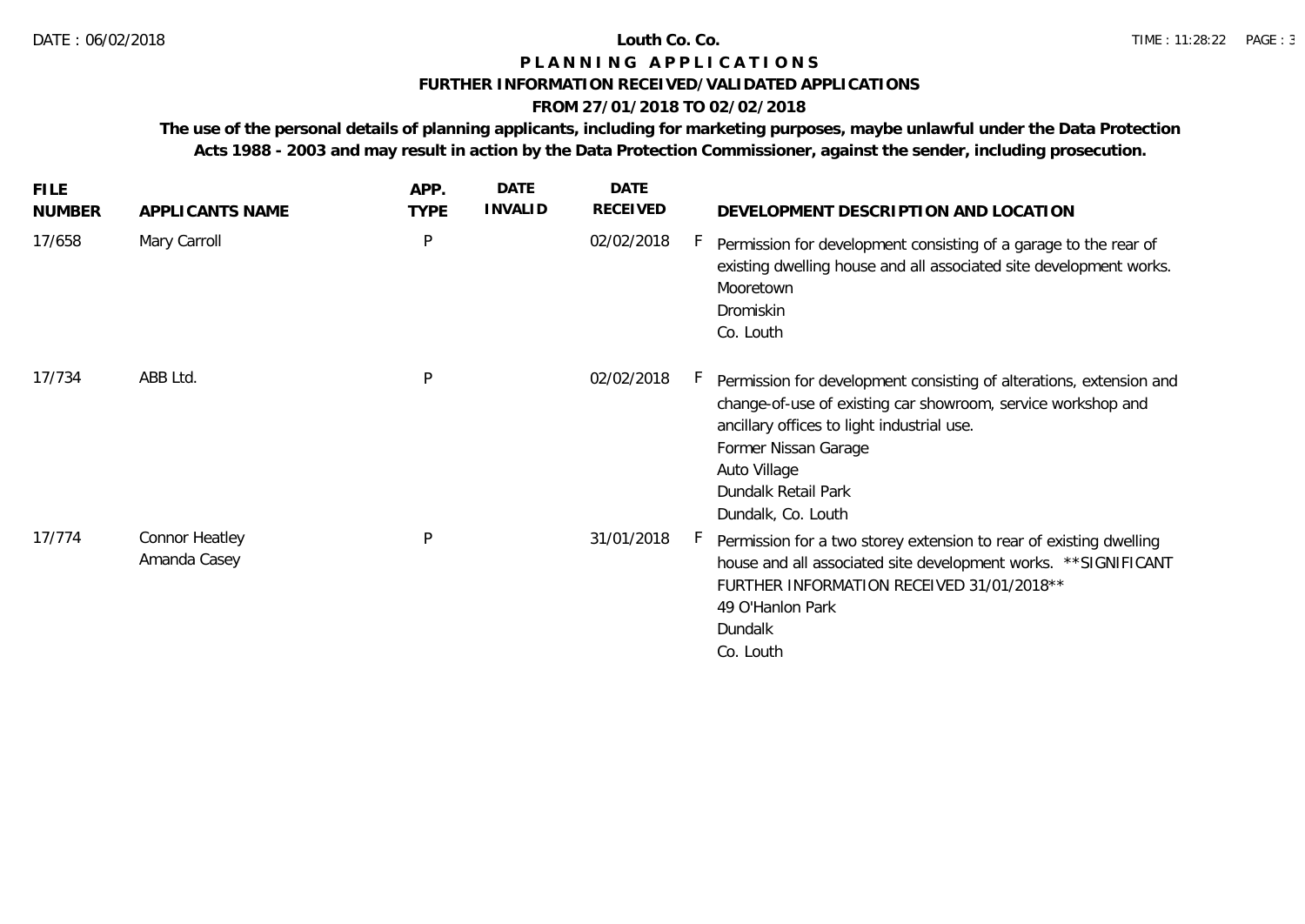### **FURTHER INFORMATION RECEIVED/VALIDATED APPLICATIONS**

## **FROM 27/01/2018 TO 02/02/2018**

| <b>FILE</b><br><b>NUMBER</b> | APPLICANTS NAME                          | APP.<br><b>TYPE</b> | <b>DATE</b><br><b>INVALID</b> | <b>DATE</b><br>RECEIVED | DEVELOPMENT DESCRIPTION AND LOCATION                                                                                                                                                                                                                                                                                                                                                                                           |
|------------------------------|------------------------------------------|---------------------|-------------------------------|-------------------------|--------------------------------------------------------------------------------------------------------------------------------------------------------------------------------------------------------------------------------------------------------------------------------------------------------------------------------------------------------------------------------------------------------------------------------|
| 17/786                       | Handlova Ltd T/A<br>Spring Water         | $\mathsf{P}$        |                               | 31/01/2018              | H,<br>Permission for development will consist of an indoor multi-activity<br>adventure sports complex (4540 sq.m ground floor area with 555<br>sq.m mezzanine floor area and with maximum overall height of<br>21.45m) with car parking, landscaping and associated site<br>development works including demolition of a non-habitable derelict<br>cottage and outbuilding.<br>Redcow<br>Old Newry Road<br>Dundalk<br>Co. Louth |
| 17/803                       | Carlingford Adventure<br>Aerial Park Ltd | P                   |                               | 31/01/2018              | h.<br>Permission for development consists of change of use of existing<br>dwelling house to hostel type accommodation ancillary to<br>Carlingford Adventure Centre, minor alterations to facades of<br>dwelling, addition of balcony to rear elevation and all associated site<br>works. ** SIGNIFICANT FURTHER INFORMATION RECEIVED<br>31/01/2018**<br><b>Dundalk Street</b><br>Carlingford<br>Co. Louth                      |
| 17/837                       | Thomas Smyth                             | P                   |                               | 02/02/2018              | Permission for refurbishment and alterations to existing two storey<br>terrace house including rear two storey extension.<br>16 Barrack Street<br>Dundalk<br>Co. Louth                                                                                                                                                                                                                                                         |